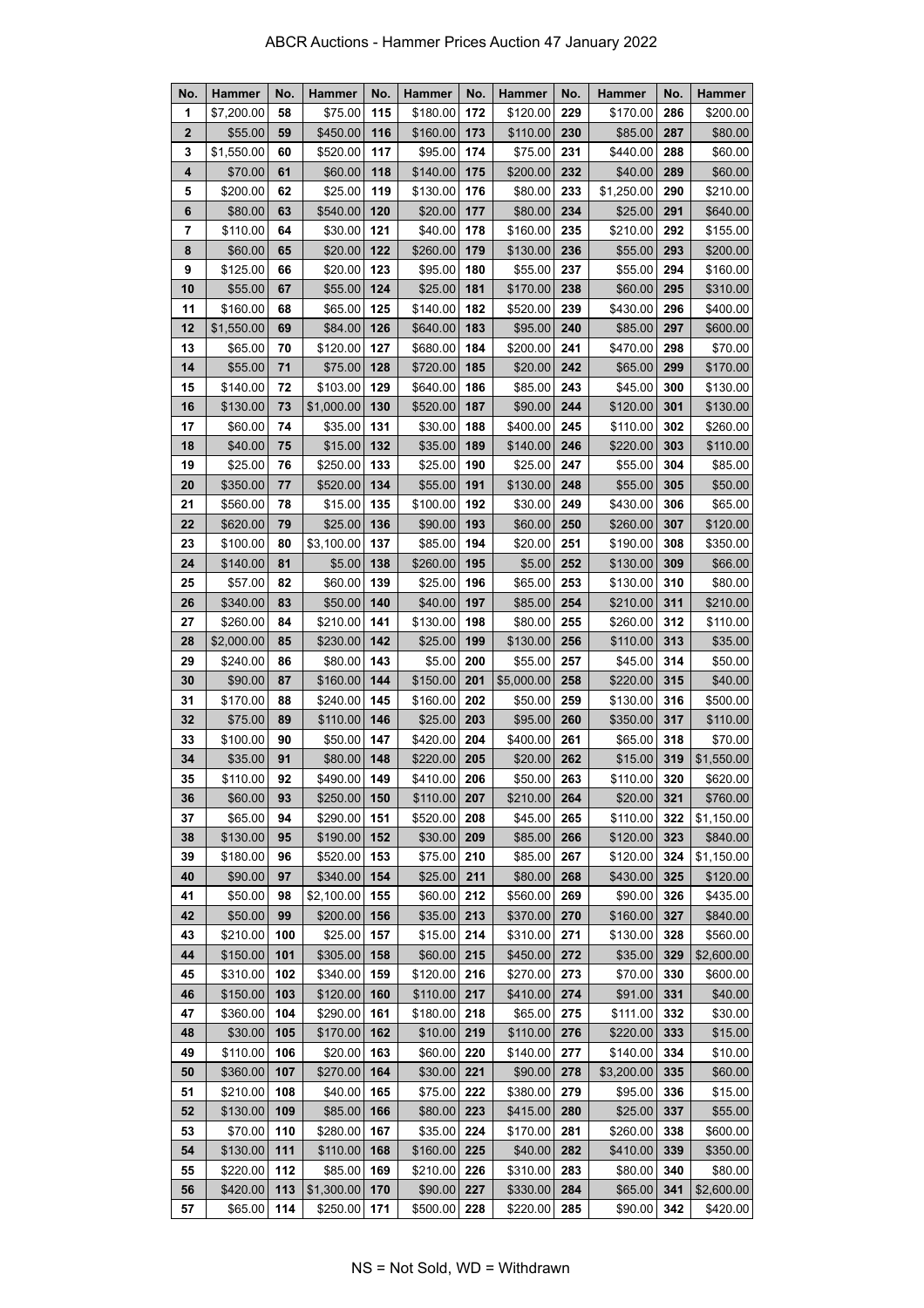| No. | Hammer        | No. | Hammer     | No. | <b>Hammer</b> | No. | Hammer    | No. | <b>Hammer</b> | No. | <b>Hammer</b> |
|-----|---------------|-----|------------|-----|---------------|-----|-----------|-----|---------------|-----|---------------|
| 343 | \$260.00      | 400 | \$190.00   | 457 | \$80.00       | 514 | \$10.00   | 571 | \$280.00      | 628 | \$110.00      |
| 344 | \$36.00       | 401 | \$2,600.00 | 458 | \$480.00      | 515 | \$240.00  | 572 | \$110.00      | 629 | \$75.00       |
| 345 | \$15.00       | 402 | \$270.00   | 459 | \$130.00      | 516 | \$320.00  | 573 | \$310.00      | 630 | \$100.00      |
| 346 | \$380.00      | 403 | \$50.00    | 460 | \$75.00       | 517 | \$210.00  | 574 | \$65.00       | 631 | \$110.00      |
| 347 | \$220.00      | 404 | \$80.00    | 461 | \$25.00       | 518 | \$100.00  | 575 | \$820.00      | 632 | \$70.00       |
| 348 | \$90.00       | 405 | \$620.00   | 462 | \$720.00      | 519 | \$130.00  | 576 | \$10.00       | 633 | \$70.00       |
| 349 | \$140.00      | 406 | \$140.00   | 463 | \$35.00       | 520 | <b>WD</b> | 577 | \$820.00      | 634 | \$90.00       |
| 350 | \$25.00       | 407 | \$140.00   | 464 | \$560.00      | 521 | \$10.00   | 578 | \$75.00       | 635 | \$120.00      |
| 351 | \$110.00      | 408 | \$65.00    | 465 | \$150.00      | 522 | \$150.00  | 579 | \$25.00       | 636 | \$95.00       |
| 352 | \$10.00       | 409 | \$150.00   | 466 | \$310.00      | 523 | \$64.00   | 580 | \$1,500.00    | 637 | \$140.00      |
| 353 | \$50.00       | 410 | \$250.00   | 467 | \$35.00       | 524 | \$35.00   | 581 | \$120.00      | 638 | \$140.00      |
| 354 | \$20.00       | 411 | \$65.00    | 468 | \$55.00       | 525 | \$55.00   | 582 | \$120.00      | 639 | \$45.00       |
| 355 | \$110.00      | 412 | \$120.00   | 469 | \$540.00      | 526 | \$35.00   | 583 | \$390.00      | 640 | \$75.00       |
| 356 | \$75.00       | 413 | \$100.00   | 470 | \$120.00      | 527 | \$60.00   | 584 | \$5.00        | 641 | \$75.00       |
| 357 | \$40.00       | 414 | \$140.00   | 471 | \$40.00       | 528 | \$35.00   | 585 | \$47.00       | 642 | \$150.00      |
| 358 | \$65.00       | 415 | \$135.00   | 472 | \$130.00      | 529 | \$25.00   | 586 | \$50.00       | 643 | \$80.00       |
| 359 | \$350.00      | 416 | \$1,550.00 | 473 | \$85.00       | 530 | \$80.00   | 587 | \$50.00       | 644 | \$65.00       |
| 360 | \$240.00      | 417 | \$230.00   | 474 | \$100.00      | 531 | \$60.00   | 588 | \$320.00      | 645 | \$65.00       |
| 361 | \$80.00       | 418 | \$430.00   | 475 | \$95.00       | 532 | \$40.00   | 589 | \$95.00       | 646 | \$160.00      |
| 362 | \$150.00      | 419 | \$45.00    | 476 | \$55.00       | 533 | \$35.00   | 590 | \$230.00      | 647 | \$80.00       |
| 363 | \$660.00      | 420 | \$100.00   | 477 | \$2,600.00    | 534 | \$180.00  | 591 | \$10.00       | 648 | \$60.00       |
| 364 | \$140.00      | 421 | \$85.00    | 478 | \$10.00       | 535 | \$60.00   | 592 | \$45.00       | 649 | \$100.00      |
| 365 | \$140.00      | 422 | \$210.00   | 479 | \$15.00       | 536 | \$55.00   | 593 | \$70.00       | 650 | \$30.00       |
| 366 | \$170.00      | 423 | \$420.00   | 480 | \$55.00       | 537 | \$70.00   | 594 | \$130.00      | 651 | \$110.00      |
| 367 | <b>NS-\$0</b> | 424 | \$170.00   | 481 | \$20.00       | 538 | \$330.00  | 595 | \$110.00      | 652 | \$75.00       |
| 368 | \$55.00       | 425 | \$45.00    | 482 | \$310.00      | 539 | \$35.00   | 596 | \$50.00       | 653 | \$45.00       |
| 369 | \$85.00       | 426 | \$540.00   | 483 | \$45.00       | 540 | \$25.00   | 597 | \$30.00       | 654 | \$40.00       |
| 370 | \$55.00       | 427 | \$200.00   | 484 | \$490.00      | 541 | \$17.00   | 598 | \$25.00       | 655 | \$25.00       |
| 371 | \$110.00      | 428 | \$150.00   | 485 | \$190.00      | 542 | \$260.00  | 599 | \$110.00      | 656 | \$30.00       |
| 372 | \$120.00      | 429 | \$60.00    | 486 | \$20.00       | 543 | \$140.00  | 600 | \$20.00       | 657 | \$110.00      |
| 373 | \$190.00      | 430 | \$50.00    | 487 | \$75.00       | 544 | \$55.00   | 601 | \$45.00       | 658 | \$50.00       |
| 374 | \$180.00      | 431 | \$85.00    | 488 | \$470.00      | 545 | \$90.00   | 602 | \$70.00       | 659 | \$110.00      |
| 375 | \$40.00       | 432 | \$170.00   | 489 | \$55.00       | 546 | \$25.00   | 603 | \$95.00       | 660 | \$25.00       |
| 376 | \$160.00      | 433 | \$85.00    | 490 | \$50.00       | 547 | \$20.00   | 604 | \$160.00      | 661 | \$5.00        |
| 377 | \$50.00       | 434 | \$190.00   | 491 | \$40.00       | 548 | \$220.00  | 605 | \$35.00       | 662 | \$50.00       |
| 378 | \$55.00       | 435 | \$680.00   | 492 | \$60.00       | 549 | \$25.00   | 606 | \$85.00       | 663 | \$180.00      |
| 379 | \$60.00       | 436 | \$100.00   | 493 | \$20.00       | 550 | \$390.00  | 607 | \$100.00      | 664 | \$10.00       |
| 380 | \$210.00      | 437 | \$85.00    | 494 | \$230.00      | 551 | \$330.00  | 608 | \$50.00       | 665 | \$25.00       |
| 381 | \$70.00       | 438 | \$2,700.00 | 495 | \$70.00       | 552 | \$45.00   | 609 | \$50.00       | 666 | \$25.00       |
| 382 | \$120.00      | 439 | \$260.00   | 496 | \$190.00      | 553 | \$85.00   | 610 | \$60.00       | 667 | \$160.00      |
| 383 | \$160.00      | 440 | \$30.00    | 497 | \$80.00       | 554 | \$200.00  | 611 | \$130.00      | 668 | \$40.00       |
| 384 | \$55.00       | 441 | \$15.00    | 498 | \$140.00      | 555 | \$30.00   | 612 | \$90.00       | 669 | \$45.00       |
| 385 | \$35.00       | 442 | \$230.00   | 499 | \$450.00      | 556 | \$45.00   | 613 | \$160.00      | 670 | \$20.00       |
| 386 | \$30.00       | 443 | \$75.00    | 500 | \$210.00      | 557 | \$20.00   | 614 | \$80.00       | 671 | \$150.00      |
| 387 | \$110.00      | 444 | \$360.00   | 501 | \$65.00       | 558 | \$35.00   | 615 | \$40.00       | 672 | \$40.00       |
| 388 | \$5.00        | 445 | \$45.00    | 502 | \$25.00       | 559 | \$65.00   | 616 | \$130.00      | 673 | \$10.00       |
| 389 | \$30.00       | 446 | \$130.00   | 503 | \$640.00      | 560 | \$45.00   | 617 | \$90.00       | 674 | \$25.00       |
| 390 | \$85.00       | 447 | \$390.00   | 504 | \$15.00       | 561 | \$110.00  | 618 | \$170.00      | 675 | \$30.00       |
| 391 | \$15.00       | 448 | \$20.00    | 505 | \$70.00       | 562 | \$20.00   | 619 | \$90.00       | 676 | \$110.00      |
| 392 | \$620.00      | 449 | \$55.00    | 506 | \$40.00       | 563 | \$25.00   | 620 | \$100.00      | 677 | \$85.00       |
| 393 | \$600.00      | 450 | \$50.00    | 507 | \$330.00      | 564 | \$180.00  | 621 | \$110.00      | 678 | \$170.00      |
| 394 | \$40.00       | 451 | \$30.00    | 508 | \$97.00       | 565 | \$35.00   | 622 | \$80.00       | 679 | \$60.00       |
| 395 | \$5.00        | 452 | \$560.00   | 509 | \$300.00      | 566 | \$110.00  | 623 | \$85.00       | 680 | \$20.00       |
| 396 | \$90.00       | 453 | \$65.00    | 510 | \$25.00       | 567 | \$560.00  | 624 | \$95.00       | 681 | \$85.00       |
| 397 | \$40.00       | 454 | \$120.00   | 511 | \$20.00       | 568 | \$180.00  | 625 | \$95.00       | 682 | \$35.00       |
| 398 | \$55.00       | 455 | \$330.00   | 512 | \$25.00       | 569 | \$380.00  | 626 | \$70.00       | 683 | \$25.00       |
| 399 | \$44.00       | 456 | \$210.00   | 513 | \$260.00      | 570 | \$30.00   | 627 | \$95.00       | 684 | \$160.00      |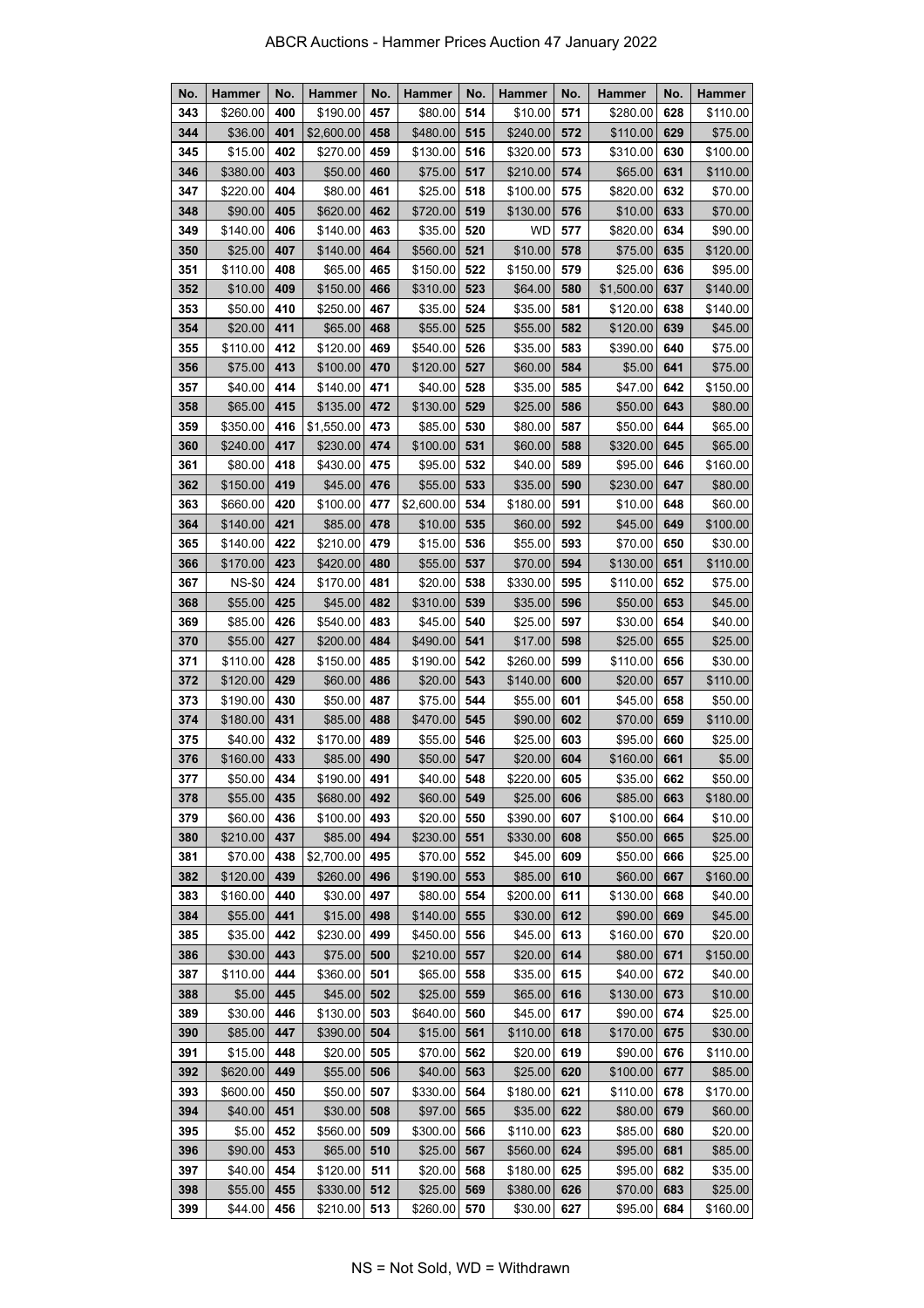| No.        | <b>Hammer</b>       | No.        | Hammer              | No.        | <b>Hammer</b>       | No.        | <b>Hammer</b>       | No.        | Hammer                   | No.  | <b>Hammer</b>        |
|------------|---------------------|------------|---------------------|------------|---------------------|------------|---------------------|------------|--------------------------|------|----------------------|
| 685        | \$5.00              | 742        | \$5.00              | 799        | \$55.00             | 856        | \$20.00             | 913        | \$50.00                  | 970  | \$65.00              |
| 686        | \$110.00            | 743        | \$25.00             | 800        | \$110.00            | 857        | \$15.00             | 914        | \$70.00                  | 971  | \$50.00              |
| 687        | \$110.00            | 744        | \$30.00             | 801        | \$55.00             | 858        | \$35.00             | 915        | \$50.00                  | 972  | \$40.00              |
| 688        | \$20.00             | 745        | \$65.00             | 802        | \$50.00             | 859        | \$60.00             | 916        | \$75.00                  | 973  | \$290.00             |
| 689        | \$25.00             | 746        | \$5.00              | 803        | \$120.00            | 860        | \$40.00             | 917        | \$20.00                  | 974  | \$5,200.00           |
| 690        | \$85.00             | 747        | \$25.00             | 804        | \$30.00             | 861        | \$10.00             | 918        | \$35.00                  | 975  | \$75.00              |
| 691        | \$60.00             | 748        | \$65.00             | 805        | \$30.00             | 862        | \$110.00            | 919        | \$85.00                  | 976  | \$60.00              |
| 692        | \$120.00            | 749        | \$70.00             | 806        | \$35.00             | 863        | \$90.00             | 920        | \$30.00                  | 977  | \$90.00              |
| 693        | \$95.00             | 750        | \$30.00             | 807        | \$30.00             | 864        | \$50.00             | 921        | \$75.00                  | 978  | \$140.00             |
| 694        | \$65.00             | 751        | \$10.00             | 808        | \$45.00             | 865        | \$65.00             | 922        | \$55.00                  | 979  | \$30.00              |
| 695        | \$75.00             | 752        | \$110.00            | 809        | \$35.00             | 866        | \$30.00             | 923        | \$55.00                  | 980  | \$40.00              |
| 696        | \$80.00             | 753        | \$65.00             | 810        | \$65.00             | 867        | \$15.00             | 924        | \$35.00                  | 981  | \$60.00              |
| 697        | \$95.00             | 754        | \$20.00             | 811        | \$300.00            | 868        | \$50.00             | 925        | \$40.00                  | 982  | \$40.00              |
| 698        | \$50.00             | 755        | \$45.00             | 812        | \$95.00             | 869        | \$5.00              | 926        | \$10.00                  | 983  | \$300.00             |
| 699        | \$5.00              | 756        | \$180.00            | 813        | \$65.00             | 870        | \$65.00             | 927        | \$15.00                  | 984  | \$260.00             |
| 700        | \$50.00             | 757        | \$30.00             | 814        | \$45.00             | 871        | \$45.00             | 928        | \$20.00                  | 985  | \$500.00             |
| 701        | \$25.00             | 758        | \$190.00            | 815        | \$25.00             | 872        | \$5.00              | 929        | \$30.00                  | 986  | \$120.00             |
| 702        | \$25.00             | 759        | \$45.00             | 816        | \$10.00             | 873        | \$80.00             | 930        | \$55.00                  | 987  | \$350.00             |
| 703        | \$33.00             | 760        | \$20.00             | 817        | \$30.00             | 874        | \$30.00             | 931        | \$10.00                  | 988  | \$220.00             |
| 704        | \$95.00             | 761        | \$130.00            | 818        | \$30.00             | 875        | \$45.00             | 932        | \$80.00                  | 989  | \$1,350.00           |
| 705        | \$15.00             | 762        | \$55.00             | 819        | \$20.00             | 876        | \$120.00            | 933        | \$40.00                  | 990  | \$40.00              |
| 706        | \$50.00             | 763        | \$40.00             | 820        | \$25.00             | 877        | \$25.00             | 934        | \$15.00                  | 991  | \$20.00              |
| 707        | \$120.00            | 764        | \$85.00             | 821        | \$35.00             | 878        | \$50.00             | 935        | \$800.00                 | 992  | \$5.00               |
| 708        | \$90.00             | 765        | \$85.00             | 822        | \$170.00            | 879        | \$35.00             | 936        | \$70.00                  | 993  | \$440.00             |
| 709        | \$140.00            | 766        | \$20.00             | 823        | \$85.00             | 880        | \$30.00             | 937        | \$75.00                  | 994  | \$75.00              |
| 710        | \$100.00            | 767        | \$90.00             | 824        | \$45.00             | 881        | \$25.00             | 938        | \$150.00                 | 995  | \$130.00             |
| 711        | \$90.00             | 768        | \$15.00             | 825        | \$160.00            | 882        | \$170.00            | 939        | \$100.00                 | 996  | \$65.00              |
| 712        | \$20.00             | 769        | \$35.00             | 826        | \$55.00             | 883        | \$10.00             | 940        | \$140.00                 | 997  | \$820.00             |
| 713        | \$45.00             | 770        | \$15.00             | 827        | \$20.00             | 884        | \$35.00             | 941        | \$100.00                 | 998  | \$370.00             |
| 714        | \$55.00             | 771        | \$5.00              | 828        | \$75.00             | 885        | \$15.00             | 942        | \$85.00                  | 999  | \$50.00              |
| 715        | \$75.00             | 772        | \$55.00             | 829        | \$21.00             | 886        | \$35.00             | 943        | \$180.00                 | 1000 | \$220.00             |
| 716        | \$83.00             | 773        | \$90.00             | 830        | \$35.00             | 887        | \$880.00            | 944        | \$85.00                  | 1001 | \$860.00             |
| 717        | \$48.00             | 774        | \$35.00             | 831        | \$120.00            | 888        | \$55.00             | 945        | \$80.00                  | 1002 | \$90.00              |
| 718        | \$90.00             | 775        | \$90.00             | 832<br>833 | \$35.00             | 889<br>890 | \$50.00             | 946<br>947 | \$95.00<br>\$270.00 1004 | 1003 | \$270.00<br>\$200.00 |
| 719<br>720 | \$75.00<br>\$110.00 | 776<br>777 | \$100.00<br>\$80.00 | 834        | \$45.00<br>\$160.00 | 891        | \$70.00<br>\$130.00 | 948        | \$65.00                  | 1005 | \$65.00              |
| 721        | \$80.00             | 778        | \$40.00             | 835        | \$30.00             | 892        | \$30.00             | 949        | \$35.00                  | 1006 | \$200.00             |
| 722        | \$210.00            | 779        | \$50.00             | 836        | \$55.00             | 893        | \$95.00             | 950        | \$80.00                  | 1007 | \$75.00              |
| 723        | \$5.00              | 780        | \$46.00             | 837        | \$250.00            | 894        | \$85.00             | 951        | \$110.00                 | 1008 | \$150.00             |
| 724        | \$45.00             | 781        | \$160.00            | 838        | \$110.00            | 895        | \$140.00            | 952        | \$160.00                 | 1009 | \$150.00             |
| 725        | \$60.00             | 782        | \$85.00             | 839        | \$210.00            | 896        | \$40.00             | 953        | \$140.00                 | 1010 | \$210.00             |
| 726        | \$55.00             | 783        | \$85.00             | 840        | \$60.00             | 897        | \$65.00             | 954        | \$91.00                  | 1011 | \$600.00             |
| 727        | \$80.00             | 784        | \$140.00            | 841        | \$45.00             | 898        | \$55.00             | 955        | \$40.00                  | 1012 | \$110.00             |
| 728        | \$35.00             | 785        | \$740.00            | 842        | \$65.00             | 899        | \$80.00             | 956        | \$40.00                  | 1013 | \$75.00              |
| 729        | \$30.00             | 786        | \$80.00             | 843        | \$90.00             | 900        | \$100.00            | 957        | \$460.00                 | 1014 | \$160.00             |
| 730        | \$50.00             | 787        | \$35.00             | 844        | \$20.00             | 901        | \$65.00             | 958        | $$310.00 $ 1015          |      | \$220.00             |
| 731        | \$120.00            | 788        | \$60.00             | 845        | \$110.00            | 902        | \$50.00             | 959        | \$70.00                  | 1016 | \$260.00             |
| 732        | \$10.00             | 789        | \$20.00             | 846        | \$15.00             | 903        | \$110.00            | 960        | \$120.00                 | 1017 | \$80.00              |
| 733        | \$20.00             | 790        | \$65.00             | 847        | \$170.00            | 904        | \$160.00            | 961        | \$110.00                 | 1018 | \$110.00             |
| 734        | \$60.00             | 791        | \$60.00             | 848        | \$150.00            | 905        | \$35.00             | 962        | \$215.00                 | 1019 | \$230.00             |
| 735        | \$50.00             | 792        | \$35.00             | 849        | \$60.00             | 906        | \$110.00            | 963        | \$410.00                 | 1020 | \$420.00             |
| 736        | \$35.00             | 793        | \$5.00              | 850        | \$55.00             | 907        | \$50.00             | 964        | \$95.00                  | 1021 | \$59.00              |
| 737        | \$110.00            | 794        | \$90.00             | 851        | \$20.00             | 908        | \$140.00            | 965        | \$70.00                  | 1022 | \$35.00              |
| 738        | \$140.00            | 795        | \$15.00             | 852        | \$110.00            | 909        | \$60.00             | 966        | \$5.00                   | 1023 | \$115.00             |
| 739        | \$55.00             | 796        | \$110.00            | 853        | \$112.00            | 910        | \$50.00             | 967        | \$45.00                  | 1024 | \$55.00              |
| 740        | \$55.00             | 797        | \$40.00             | 854        | \$30.00             | 911        | \$50.00             | 968        | \$15.00                  | 1025 | \$50.00              |
| 741        | \$45.00             | 798        | \$55.00             | 855        | \$20.00             | 912        | \$75.00             | 969        | \$25.00                  | 1026 | \$183.00             |